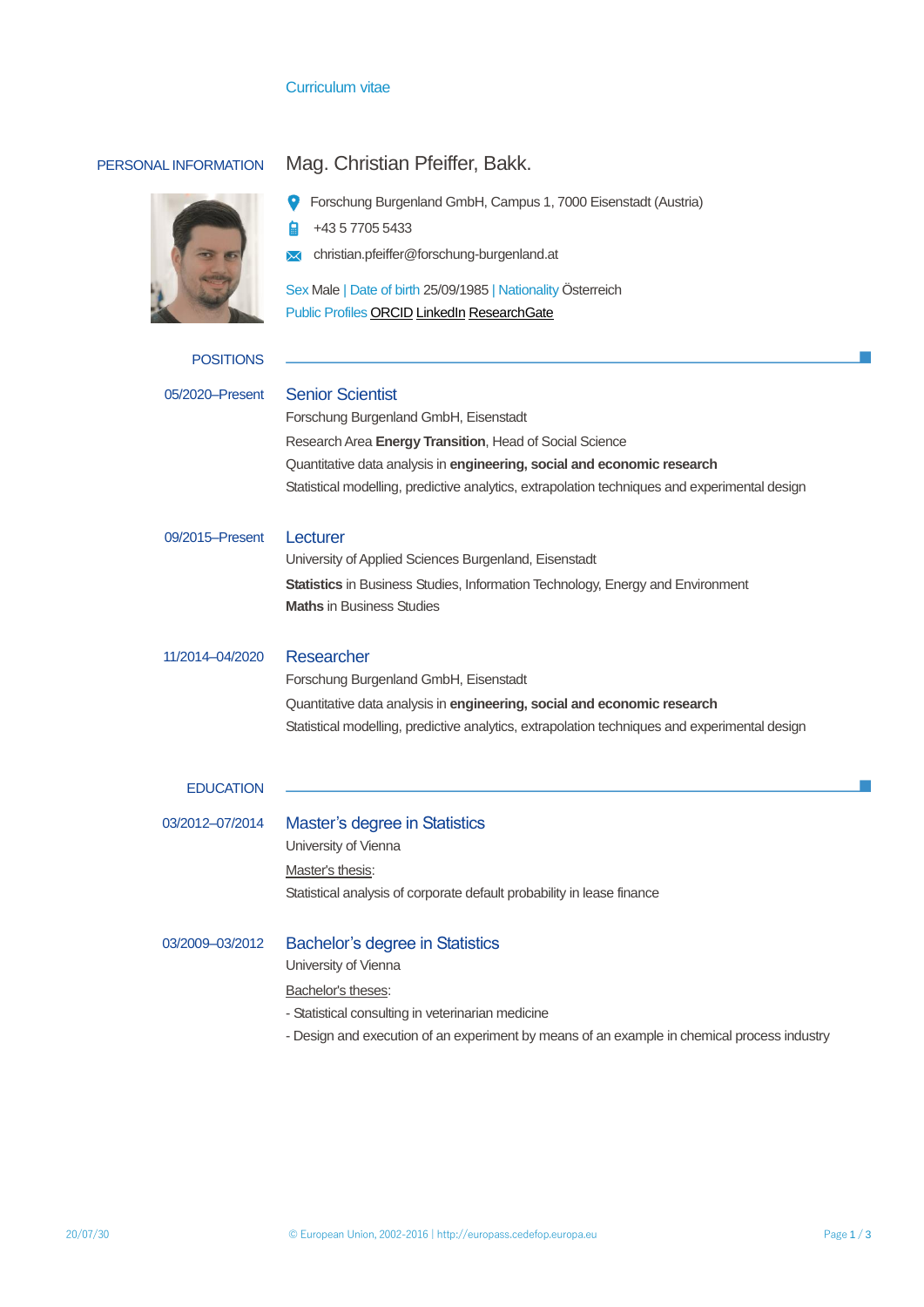## **RESEARCH**

Participation in Research Projects [SmartU,](https://projekte.ffg.at/projekt/3851873) Austrian Research Promotion Agency (FFG)

since 09/2021 [Car2Flex,](https://projekte.ffg.at/projekt/3851873) Austrian Research Promotion Agency (FFG) since 01/2021 [Cool-down Güssing,](https://projekte.ffg.at/projekt/3705995) Austrian Research Promotion Agency (FFG) since 04/2020 [BEYOND,](https://projekte.ffg.at/projekt/3234886) Austrian Research Promotion Agency (FFG) since 02/2020 [Heat Water Storage Pooling,](https://projekte.ffg.at/projekt/3205636) Austrian Research Promotion Agency (FFG) since 10/2019 [Hybrid DH DEMO,](https://projekte.ffg.at/projekt/3226092) Austrian Research Promotion Agency (FFG) since 03/2019 [GEL OpenDataPlatform,](https://projekte.ffg.at/projekt/3089761)Austrian Research Promotion Agency (FFG) since 11/2018 [EDMA,](https://projekte.ffg.at/projekt/1737934) Austrian Research Promotion Agency (FFG) 06/2018 – 12/2018 Hybrid Grids DEMO, Austrian Research Promotion Agency (FFG) 05/2015 – 04/2019

Journal Articles König, B.; **Pfeiffer, C.**; Wieschhoff, M.; Karpova, E. (2021): Screw versus cork? New directions on quality perceptions from the perspective of Austrian wine consumers. International Journal of Wine Business Research, Accepted.

> Bjarghov, S.; Löschenbrand, M.; Ibn Saif, A. U. N.; Alonso Pedrero, R.; **Pfeiffer, C.**; Khadem S. K., Rabelhofer, M.; Revheim, F.; Farahmand, H. (2021): Developments and Challenges in Local Electricity Markets: A Comprehensive Review. IEEE Access 9, pp. 58910-58943, DOI: [10.1109/ACCESS.2021.3071830.](https://www.doi.org/10.1109/ACCESS.2021.3071830)

> **Pfeiffer, C**.; Puchegger, M.; Maier, C.; Tomaschitz, I. V.; Kremsner, T. P.; Gnam, L. (2021): A Case Study of Socially-Accepted Potentials for the Use of End User Flexibility by Home Energy Management Systems. Sustainability 13(1), 132, DOI: [10.3390/su13010132.](https://doi.org/10.3390/su13010132)

### Conference Contributions (selected) **Pfeiffer, C.**; Stolavetz, C.; Maier, C. (2021): Visualisierung von Stromverbrauch, -erzeugung und Netzeinspeisung – eine Untersuchung zum Verständnis von Energiedaten. Science.Research.Pannonia, Accepted.

Kremsner, T. P.; **Pfeiffer, C.**; Marhold, N. (2021): Individuelle Emotionen als Unterstützung zur Visualisierung des Stromverbrauchs einzelner Haushaltsgeräte. Science.Research.Pannonia, Accepted.

Pfeiffer, C.; Kremsner, T. P.; Maier, C.; Marhold, N. (2021): A Comprehensive Study on the Aesthetics of Electricity Consumption Graphs on Appliance Level and their Triggering Potential on Human Emotions. Proceedings of 16th Conference on Sustainable Development of Energy, Water and Environment Systems: Dubrovnik, 10.-15.10.2021.

**Pfeiffer, C.**; Stolavetz, C.; Maier, C. (2021): An Experimental Investigation on the Comprehension of Electricity Consumption, Generation and Grid Supply Visualization. Proceedings of 16th Conference on Sustainable Development of Energy, Water and Environment Systems: Dubrovnik, 10.-15.10.2021.

Maier, C.; **Pfeiffer, C.**; Millendorfer, M. (2021): A User Perspective on current Drivers and Barriers for Electric Vehicle Usage in Austria. Proceedings of 16th Conference on Sustainable Development of Energy, Water and Environment Systems: Dubrovnik, 10.-15.10.2021.

Schindler, M.; **Pfeiffer, C.**; Millendorfer, M.; Rabelhofer, M.; Maier, C.; Gnam, L. (2021): An interdisciplinary approach of a local peer-to-peer energy trading model for a more sustainable power grid. Proceedings of 16th Conference on Sustainable Development of Energy, Water and Environment Systems: Dubrovnik, 10.-15.10.2021.

Gnam, L.; Gschwandtner, B.; Tomaschitz, I. V., **Pfeiffer, C.** (2021): An Optimization Approach for Designing an Energy System Based on Renewable Energy Sources for an Austrian Farm. Energy